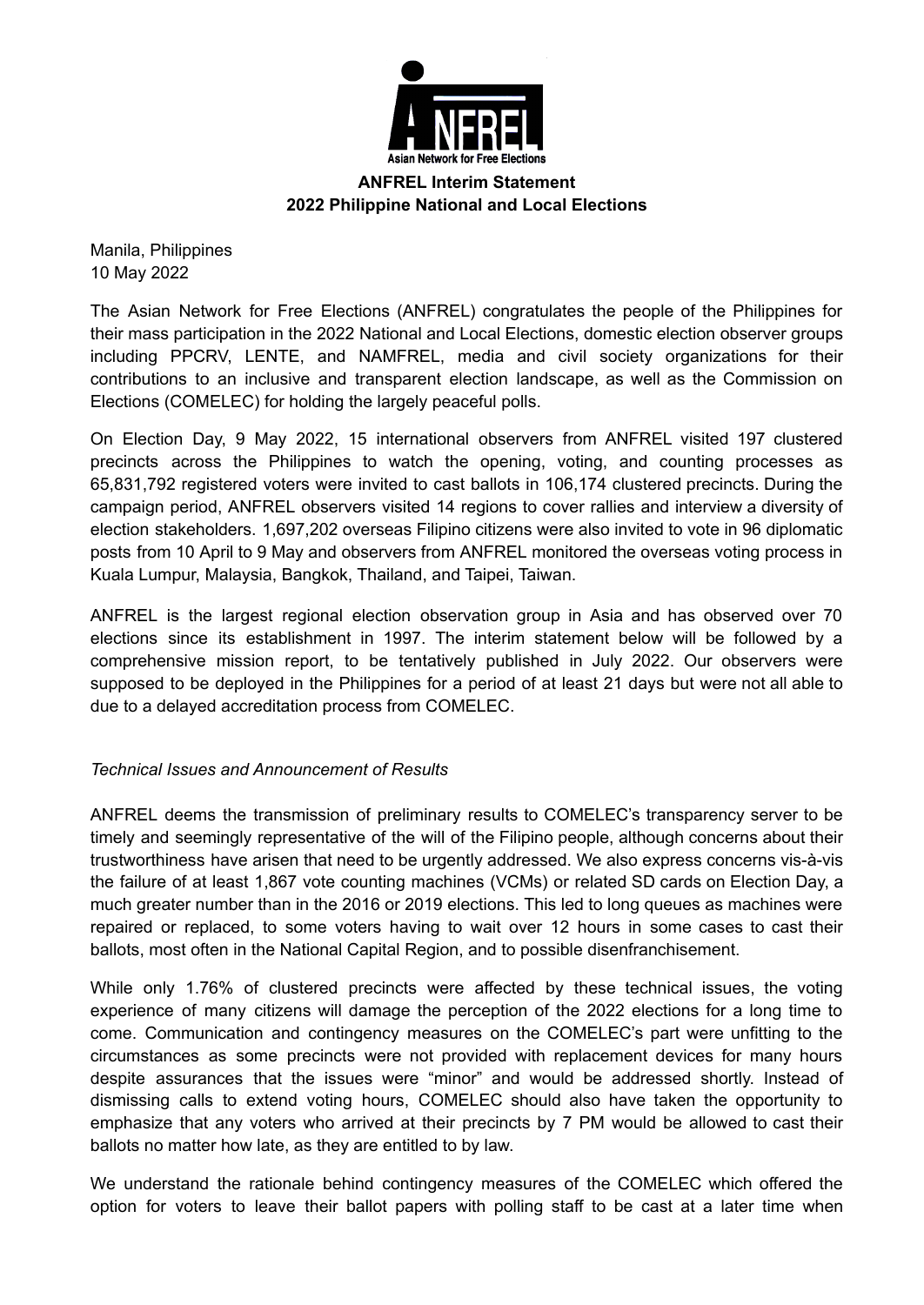technical issues were resolved. However, we salute the voters who decided to hold on to their ballots for hours as they were waiting for the arrival of a new VCM and find their dedication truly inspiring. It would also be healthy for Philippine democracy to hold a conversation on the right of access to a VCM and voter receipt (voter verifiable paper audit trail or VVPAT), which must also include persons with disabilities (PWDs) and persons deprived of liberty (PDLs), who are usually unable to cast their ballots themselves.

Automating parts of the election process comes with a great impetus of transparency and reliability. Any failure to deliver these will surely damage the perception of the process among voters and stakeholders, and result in protests and calls for actions like those we have seen since Election Day. COMELEC can and should do better to establish a relationship of trust with voters.

As we wait for the consolidated results for national and local elections, we call on voters, political parties and media to remain vigilant to the canvassing of election returns and resolution of election disputes, even though no indications of fraud have been reported at this time. ANFREL also appreciates COMELEC's declaration that the current generation of VCMs will be retired before the 2025 elections and emphasizes the need for greater contingencies in the material to be used moving forward.

## *Election Day Environment and Polling Process*

ANFREL observers noted that voters were eager to cast their ballots at all the precincts visited. Long queues formed early in the morning and in many cases remained throughout the day. Nevertheless, the process was generally smooth and transparent. All precincts observed opened at 6:00 AM as planned or shortly after; in almost all, poll watchers from political parties or observers from PPCRV were present as well, which ensured scrutiny of the voting process.

Polling staff by and large did a good job but their numbers were insufficient to properly manage the crowds and enforce applicable guidelines against COVID-19. Out of all the pandemic-specific rules set out by the COMELEC for the elections, the wearing of face masks was the only rule mostly followed, although compliance was largely voluntary. In almost all of the polling precincts observed, social distancing guidelines were not enforced.

The use of temperature scanners and hand sanitizer stations, though present in most polling precincts, was not enforced systematically and was often left to the discretion of the voter. As a result, the isolation polling places (IPP) devised by COMELEC for use by voters who displayed COVID-19 symptoms were rarely used. While we appreciate the difficulties of enforcing such measures, especially with the small number of polling staff assigned to precincts, the Philippines has not provided the same level of protection to voters as some other Asian countries that have held elections in the past two years.

A majority of the voting centers visited by ANFREL observers were also surrounded by campaign posters and flyers distributed to voters, despite the prohibition of any election propaganda within 30 meters of a voting center's entrance. Campaign material was also found inside precincts, often brought in with the voters for use as *kodigos* (cheat sheets) or as fans to counter the heat, and were rarely removed from the premises. Stricter enforcement of campaign guidelines is required to prevent the unacceptable routine use of children by political parties to disseminate campaign materials outside the polling centers.

Concerns regarding the secrecy of the ballot were also raised in over half of the polling stations visited by ANFREL observers. Indeed, the arrangement of voting precincts and the placement of desks in close proximity with each other resulted in voters often being unable to cast their ballots in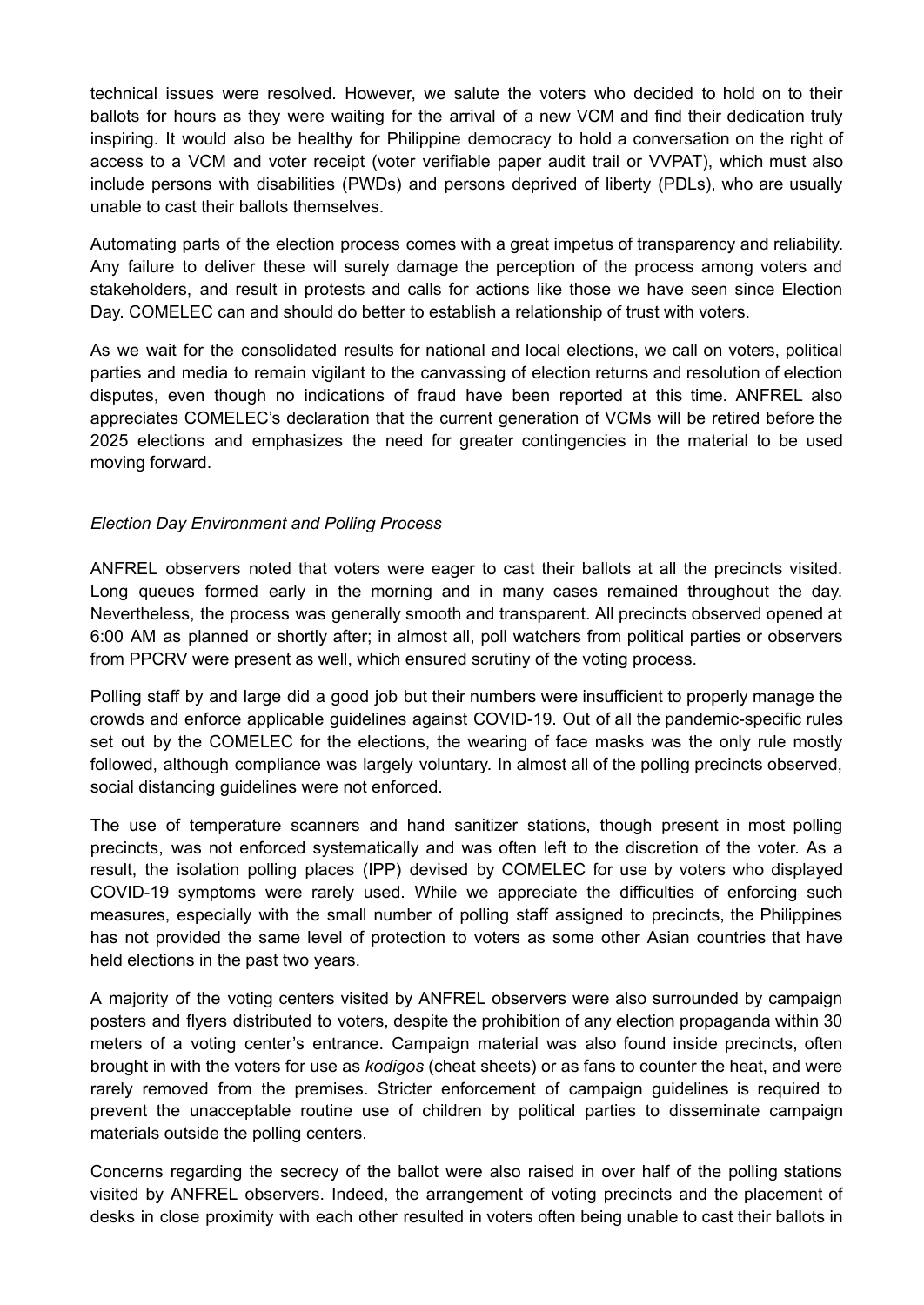full secrecy. The secrecy folders were also underused and insufficient to ensure the secrecy of the ballot paper as the voters were casting their votes or were feeding their ballots into the VCMs. Moreover, the placement of the VCM in some polling precincts also undermined the secrecy of the ballot.

There were also instances where poll watchers or bystanders, inside and outside the precinct, could clearly read ballots, as well as situations when PWD voters were forced to mark their ballots outside in plain view of a crowd. There is no reason that the Philippines lag so far behind other Asian countries when it comes to protecting the fundamental right to secret voting. At the very least, a better and more uniform layout for polling stations and privacy folders or voting booths are needed in order to guarantee that each vote remains secret. A comprehensive training program that is consistent across the country, must be conducted for all polling staff, in order to prevent such a phenomenon from occurring again.

64% of the polling precincts visited were found to be accessible to wheelchair-bound voters, who were also able to have a person of their choosing assist them in voting. However, in a few polling centers, our observers raised concerns that the Accessible Polling Places (APP) were not, in fact, accessible to wheelchair-bound voters. It is imperative that voting centers are designed with accessibility in mind, in order to ensure an inclusive electoral process where the secrecy of every ballot is guaranteed.

More voter information and orientation in the run up to the election would have helped in addressing the confusion as voters sometimes struggled to identify their assigned clustered precinct. The process of verification of the voters' identity by election officials, despite the inclusion of biometric data (photo and fingerprint) in the voters' list, could also be strengthened as voters were often not requested to show their face before ballot papers were issued to them.

ANFREL's overseas observers also reported a transparent and reliable personal voting process, conducted in the presence of party agents and with extended hours to best accommodate overseas Filipino workers (OFWs).

## *Campaign Environment*

The 2022 Philippine National and Local Elections saw a vibrant campaign environment, as streets across the country were covered with multi-colored posters, banners, and other propaganda. Small and large campaign activities were conducted by political hopefuls across the country, and thousands of volunteers mobilized for their preferred candidates.

Major campaign rallies were often star-studded entertainment events, where free distribution of food, drinks, clothing, and other goods was also found to be rampant in violation of both the Omnibus Election Code and COVID-19 campaign regulations by COMELEC. Interviewees highlighted that the lack of action on the part of the election and law enforcement bodies in enforcing guidelines on vote buying and that the continued impunity spurred further violations by political parties and candidates.

The exchange of money for votes was also found to be commonplace during campaign events and from conversations with voters. ANFREL observers reported that the going rate for a voter was between 100 and 2,000 pesos (roughly USD2 to 40) in the areas they were deployed depending on the position and competitiveness of each election. In most instances, the persons interviewed did not report the vote-buying for fear of reprisal and because of the difficulty obtaining sufficient evidence.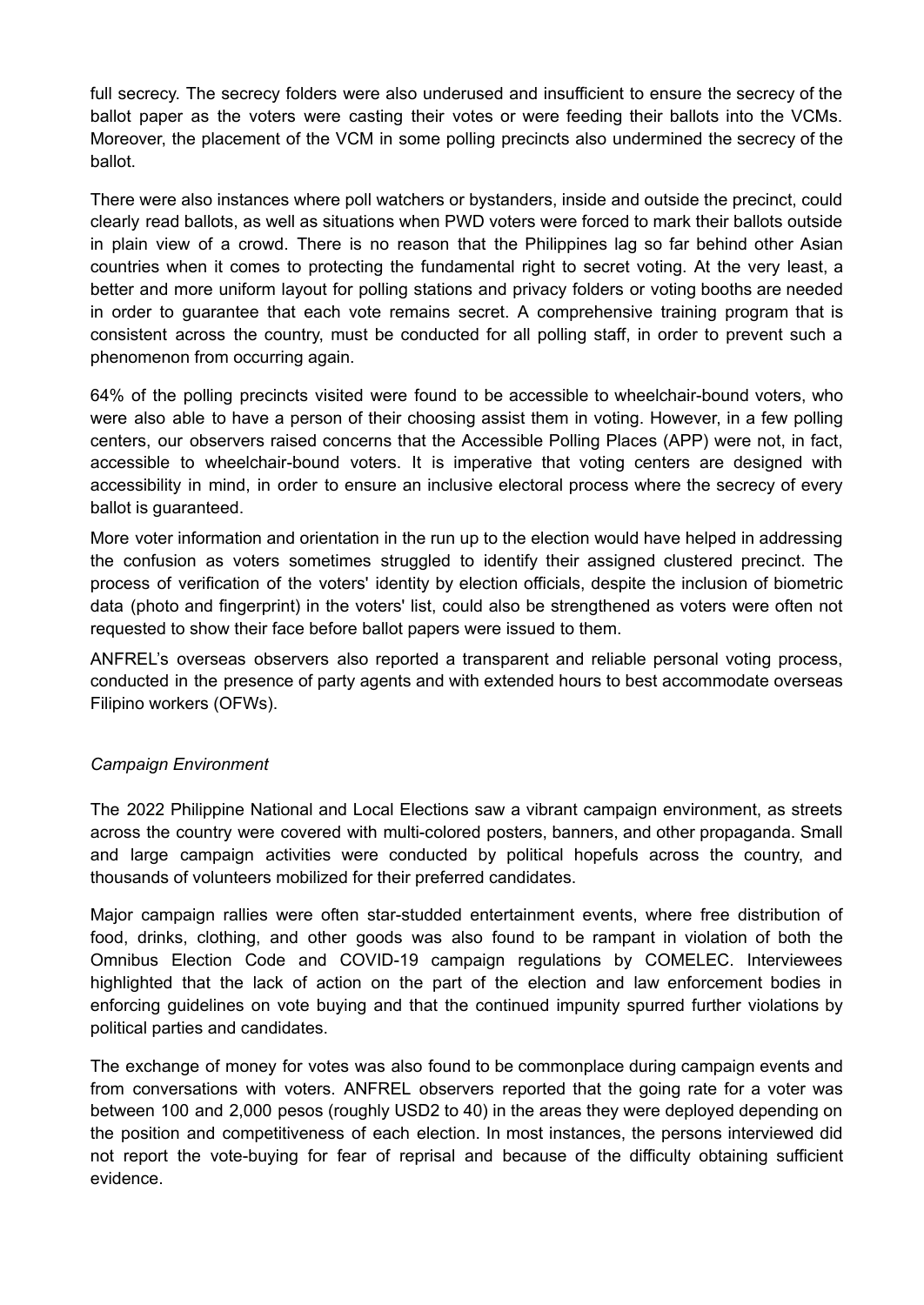Stakeholders have reiterated the need for COMELEC to proactively address these issues as enabled to by the Constitution and the Omnibus Election Code. As of 7 May, COMELEC's task force was investigating only 10 cases of alleged vote buying, despite widespread pictures and videos spreading on social media alleging wrongdoing from major national candidates. It is unclear however in what proportion the rampant vote buying was successful in swaying the opinions of Filipino voters, who are used to such practices.

State resources were also found to be used in support of some candidates, usually incumbents or their relatives, further skewing the playing field. In several instances, ANFREL directly observed candidates using state-owned facilities and resources or benefiting from the support of uniformed police officers for campaigning purposes, whereas some candidates were prevented from accessing public spaces, as local government units denied or delayed granting campaign approvals.

The lack of a rigorous enforcement of existing campaign finance laws enables candidates to spend large sums of money undisclosed, spurring a spending race between competitors. As in other areas, without adequate oversight and accountability it is the candidates who do follow the law who place themselves at a disadvantage.

Online, the election campaign was marked by disinformation and attacks on high-profile candidates, especially against the few women competing for national positions. While social media companies have vowed to take measures against such phenomena, it would be difficult to argue that it was enough given how toxic the online environment has been in the run-up to the elections. More effective regulation, or preferably self-regulation, is needed in order to ensure a more level and honest playing field for candidates in the online space.

The election campaign also took place in the backdrop of severely curtailed freedom of press and widespread red-tagging, two violations of freedom of expression that undermine any electoral and political processes taking place under such a context.

ANFREL also regrets the COMELEC's delays in addressing the petitions for disqualification against Ferdinand "Bongbong" Marcos, Jr. Two and half months between issuing rulings on such important issues in both the first instance and the appeal is not appropriate in the midst of an election cycle, even more so given that the ruling on the appeals came out the day following Election Day. In the same spirit of transparency and timely due process, COMELEC also should release its criteria for the acceptance or dismissal of party-lists that filed for candidacy in order to improve a process that seems opaque, inconsistent, and hardly understandable to voters.

## *Election Violence*

While the polling precincts observed by ANFREL were peaceful and free of poll violence, 15 incidents suspected to be poll-related violence were recorded on Election Day according to the Philippine National Police (PNP), adding to the 16 cases that have been confirmed to be related to elections since the beginning of the election period on 9 January 2022.

These incidents include the shooting of a Baranguay captain on 27 April in Bangued, Abra, as well as a shooting incident on 7 May, involving supporters of mayoral candidates in Magsingal, Ilocos Sur, where four people died in the lead up to Election Day. On the eve of Election Day, a teacher who was set to serve as a Board of Election Inspectors (BEI) member was killed in Himamaylan, Negros Occidental. In Quezon province, a campaign organizer for presidential candidate Leni Robredo, Dante Gatdula, has been missing since 23 April.